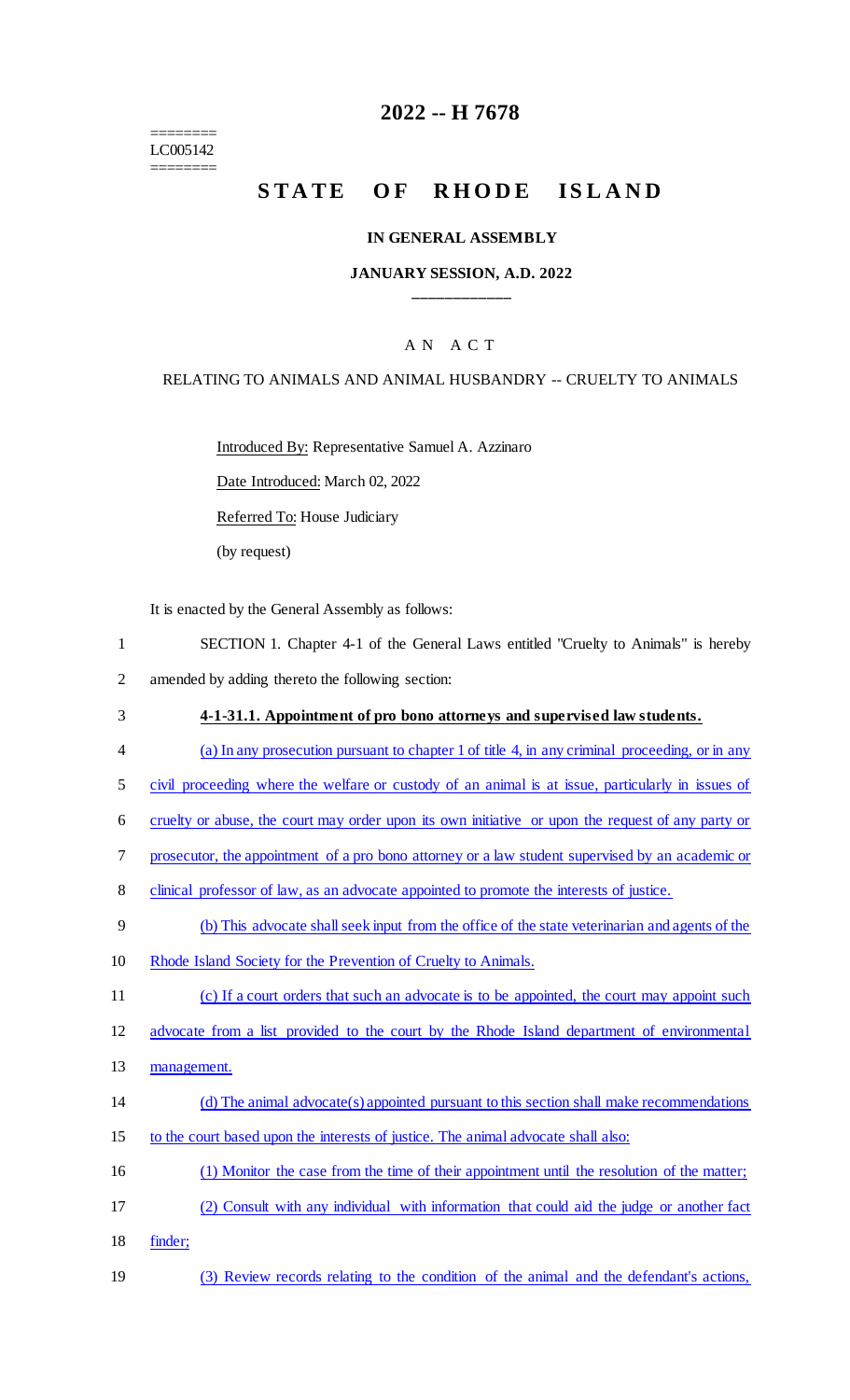- 1 including, but not limited to, records from animal control officers, police officers, and veterinarians;
- 2 (4) Have the right to participate in all hearings, conferences, correspondences and plea
- 3 bargaining sessions in any given case; and
- 4 (5) Present relevant information and recommendations to the court relevant to the
- 5 resolution of the matter that serves the interests of justice.
- 6 SECTION 2. This act shall take effect upon passage.

#### ======== LC005142 ========